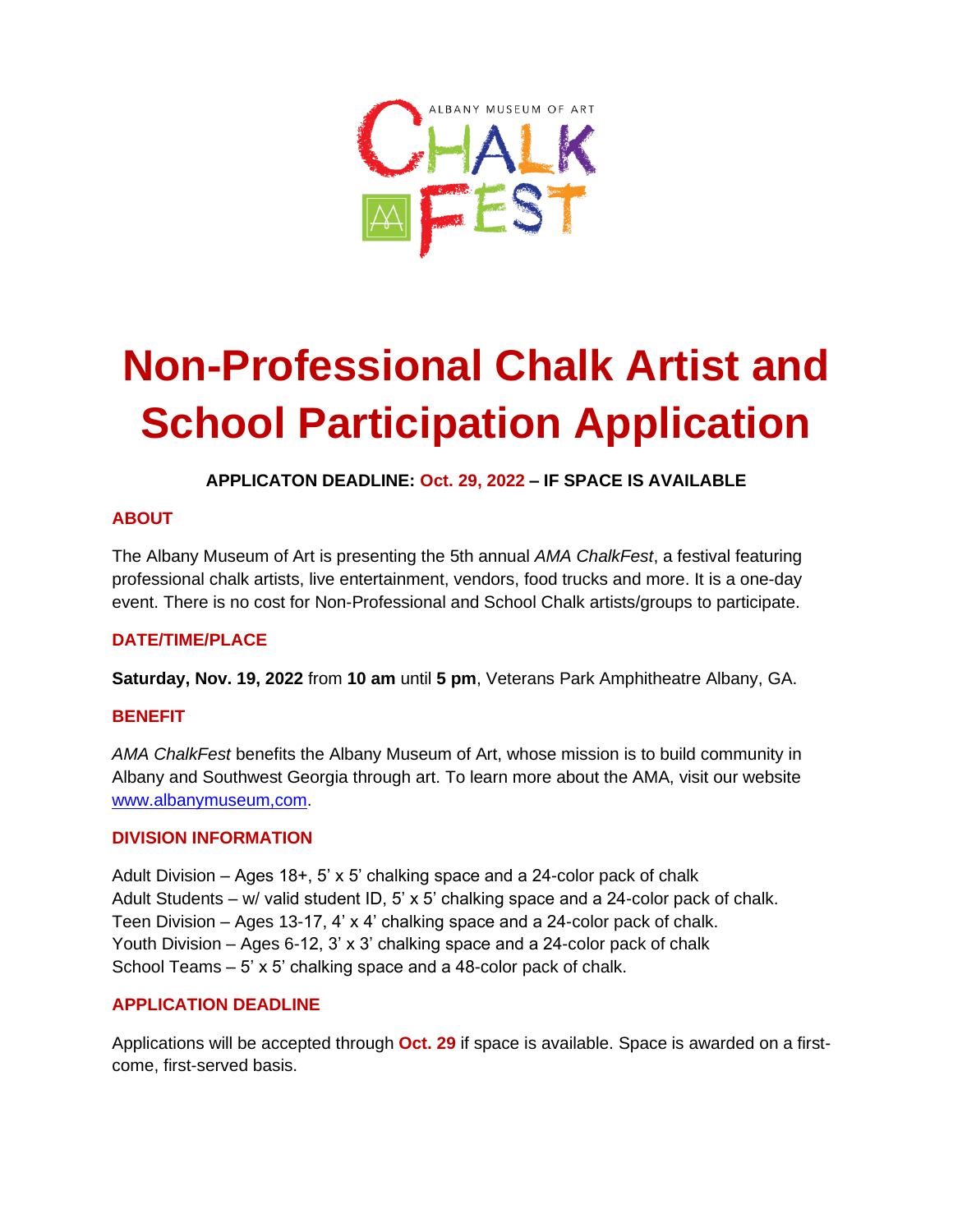

## **Non-Professional Chalk Artist and School Participation Application**

#### **APPLICATON DEADLINE: Oct. 29, 2022 – IF SPACE IS AVAILABLE**

| <b>DIVISION INFORMATION</b> |                                          |  |
|-----------------------------|------------------------------------------|--|
| Adult (ages 18+) _________  | Adult Students (w/ valid ID) ___________ |  |
|                             |                                          |  |
| School Team _________       |                                          |  |

#### **ACKNOWLEDGEMENT OF TERMS**

I release and forever discharge *AMA ChalkFest*, the Albany Museum of Art and its staff, and the City of Albany from any responsibility, personal liability, loss, claims or damages arising out of, or in conjunction with the 2022 *AMA ChalkFest* event.

\_\_\_\_\_\_\_\_\_\_\_\_\_\_\_\_\_\_\_\_\_\_\_\_\_\_\_\_\_\_\_\_\_\_\_\_\_\_\_\_\_\_\_\_\_\_\_\_\_\_\_\_\_\_\_\_\_\_\_\_\_\_\_\_\_\_\_\_\_\_\_